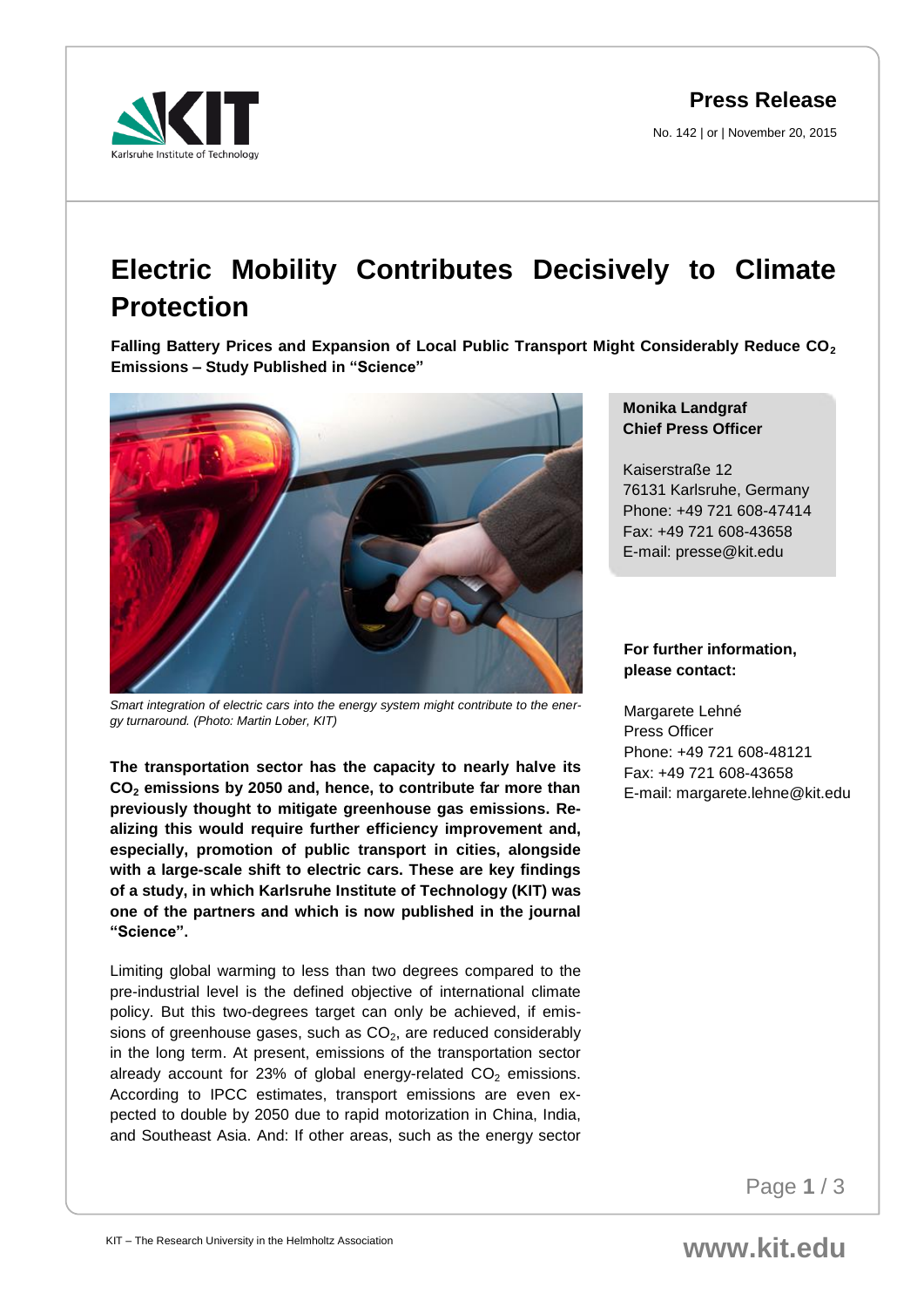

contribute less to  $CO<sub>2</sub>$  reduction, the transportation sector has to make an even larger contribution.

In their study "Transport: A roadblock to climate change mitigation?" reported in the journal "Science", scientists led by Dr. Felix Creutzig from the Mercator Research Institute of Global Commons and Climate Change (MCC), Berlin, and Dr. Patrick Jochem, KIT, point out that the transportation sector may be easier to decarbonize than previously assumed in global emission scenarios. Prior to the UN Climate Change Conference in Paris, the researchers from Germany, Austria, and the Netherlands point to a promising avenue for the transport sector to mitigate climate change. This would require a large-scale shift to electric mobility and promotion of public transport in cities. "Large-scale electric mobility could be crucial to halving  $CO<sub>2</sub>$  emissions of the transport sector by 2050," lead author Felix Creutzig says. He emphasizes that electric mobility on this scale includes car-sharing concepts, electric bicycles, and rail transport. "Efficiency gains will be very difficult to achieve with the conventional automobile fleet from 2025 on. A fuel shift will be the only remaining option to advance decarbonization."

"Electrification of cars may also contribute to the energy turnaround, provided that electric vehicles are integrated smartly into the energy system," Patrick Jochem of the KIT Institute for Industrial Production (IIP) and member of the World Conference on Transport Research Society (WCTRS) explains. "Shifting of charge processes to strongwind hours might relieve the energy system and, hence, create synergies between both sectors."

According to the study, electric drives have a better starting position than engines running on biofuels or hydrogen, given the unforeseen continuing drop in battery prices. In fact, the price per kilowatt-hour of electricity from batteries has more than halved from 2007 (about US\$ 1000) to 2014. Because of this development, prices for the year 2030 are now projected to drop to less than US\$ 200 instead of US\$ 325 per kWh. In parallel, decarbonization of electricity production will enhance the reduction of greenhouse gas emissions of electric mobility.

The study was based on scenarios of the Intergovernmental Panel on Climate Change (IPCC) and on the "Integrated Model to Assess the Greenhouse Effect" (IMAGE). While large-scale climate research models offer a systems view of what the transport sector, for example, could contribute to climate protection in comparison to the energy sector, the study presented in "Science", however, examines